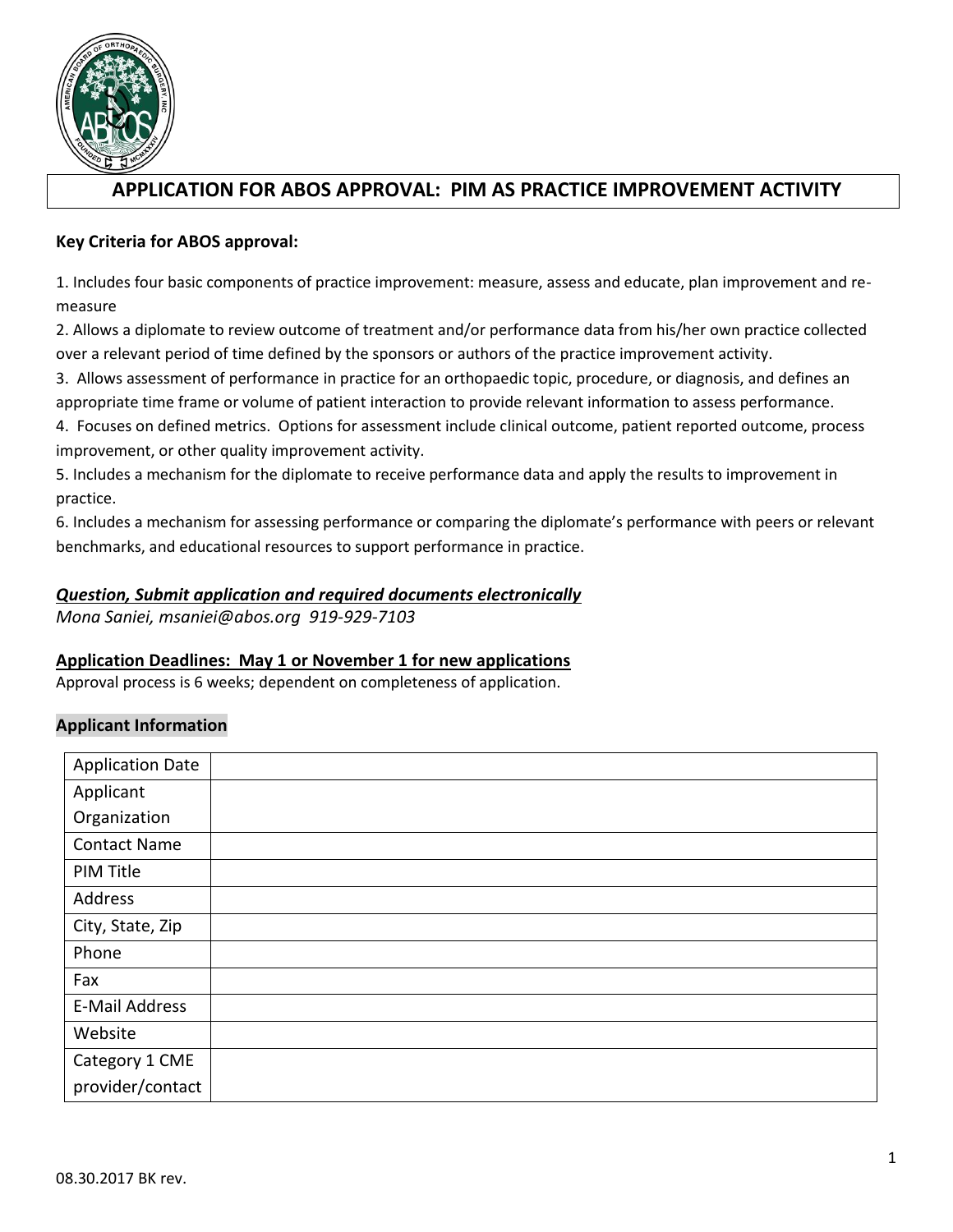**A. Describe how this PIM satisfies requirements of the Maintenance of Certification process. Describe how proposed activity allows a diplomate to assess performance in practice in a specific orthopaedic specialty and topic/diagnosis.**  *What is the specific orthopaedic topic/diagnosis identified in the proposal? Which specialties of orthopaedics are addressed? How does this activity improve outcomes?* 

**B. Developers of PIM should be ABOS certified, approved by their specialty society to qualify as experts in the proposed activity..** *Who developed the program? What are their credentials and current positions? Attach Bio-sketches for Project Leaders/Leaders highlighting experience and expertise relevant to quality improvement. Provide names, subspecialties and associations of the faculty members responsible for developing the content of the activity.*

#### **C. Describe how proposed PIM allows a diplomate to review an aspect of their own practice.**

*Is this proposal for Full PIM, Abbreviated PIM or Focused case-list? What are the key elements being required in case list data collection? Include with this proposal specific instructions to be included on the abos.org website and a flow diagram showing steps for the activity.* 

#### **D. Describe how proposed PIM allows a diplomate to compare their performance with their peers.**

*How is normative data collected and where is it stored? How are benchmarks developed? How is data analyzed? How are comparative outcomes communicated to diplomates Provide examples using tables, charts, graphs, or how performance data is presented. to participants.*

#### **E. Describe how a diplomate may obtain education about best practices.**

*Provide any available examples of tools provided to participant to develop an action plan to achieve the target improvement goals. Will there be cited literature as part of the feedback? How are normative data and benchmarks translated into educational resources applicable for a diplomate to obtain education about best practices? How will the diplomate obtain CME about best practices for specific topic/diagnosis?*

# **F. Describe how proposed PIM assists a diplomate to develop and implement a plan to improve and reassess their performance at a later date?**

*Explain how this PIM offers practical assistance with the development of a self-directed plan for improvement to a diplomate. What is the method of communicating with a diplomate? Will there be printed guides, results or direct individual guidance? How is the diplomate advised to develop a plan to improve? How will the diplomate reassess individual performance? Will the diplomate be required to attest to completion of the education plan? What will be the method of attestation?* 

**G. Proposed PIM measures and data collection tool should be field tested by representatives of the target audience who were not involved as staff or as developers of the measures or tools. Field testing should address feasibility of sampling size, feasibility of data collection, clinical relevance and comprehensibility. Field testers should provide meaningful feedback to developers in order to correct errors, clarify meaning and simplify the PIM process.** 

# *Describe field testing process, feedback and change to the PIM process based on findings from field testing*

**H. PIM Activity should be Category 1 CME approved utilizing appropriate language regarding credits and ABOS approval.**